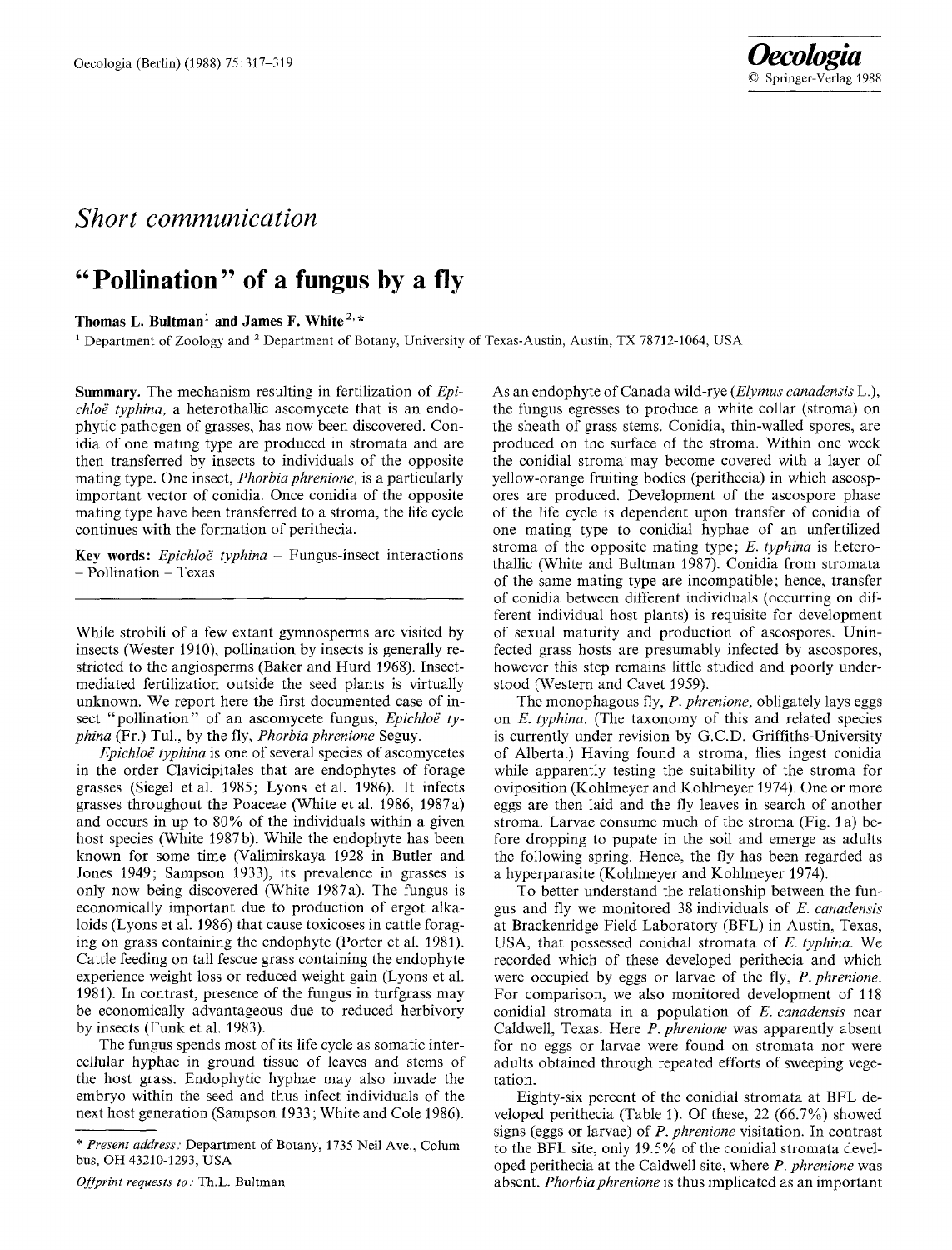

Table 1. Frequency of occurrence of perithecia on stromata at two sites \*

| Site     | E. typhina<br>with perithecia | E. typhina<br>without perithecia |
|----------|-------------------------------|----------------------------------|
| Caldwell | 23                            | 95                               |
| BFL      | 33                            |                                  |

\* Percentage of stromata that developed perithecia was significantly greater at BFL (where *P. phrenione* occurred) than at Caldwell (where *P. phrenione* was absent) 86.8% vs. 19.5% ; P<0.05; test of two percentages; Sokal and Rohlf 1969)

vector of conidia of *E. typhina* but is apparently not the sole vector (Bultman and White, unpublished data).

To experimentally test the importance of transfer of conidia by insects we marked 12 individuals of *E. canadensis* with newly formed conidial stromata at BFL. Stromata were individually enclosed in mesh bags to prevent visitation by insects. Bags were removed after two months to check for sexual development (i.e., perithecia). None of 12 conidial stromata that were bagged with screening to exclude insects developed perithecia, yet 86.8% (33/38) of uncovered stromata formed perithecia (see above; Table 1). Wind velocity was likely lower inside than outside bags and this may have reduced possible transfer of conidia by wind. However, we feel wind is not a natural vector of conidia for the following reason. The Caldwell site ( $\sim$  1/2 h) contained  $\geq 1000$  stromata, of which only 19% developed perithecia (Table 1). If conidia were wind transported we would expect all or nearly all stromata to have been" pollinated". We feel the 19% were "pollinated" by insects other than *P. phrenione* (Bultman and White, unpublished work).

Fig. 1 a. Stroma of *E. typhina* on stem of *E. canadensis.* Three brood chambers are present; larvae make feeding excursions from chambers creating feeding marks seen in stroma, b Conida of *E. typhina* (arrow) adhering to tarsal spines of foreleg of a fieldcaught female fly *(P. phrenione)* 

Our studies show when insects are excluded from stromata, ascospore producing perithecia are not produced, suggesting that insects transport conidia between stromata of E. ty*phina.* 

As a second and more conclusive test of the role of *P. phrenione* in the life cycle of the fungus we put five fieldcaptured female flies individually into terraria that each contained six conidial stromata. Flies were allowed to visit stromata and lay eggs (average number of eggs laid per female was 7.6) for 24 h. Each fly was then individually transferred to another terrarium containing a single, newlyegressed condial stroma (experimental). Flies were allowed to visit stromata for 2 h and were then removed. A similar stroma (control) was concurrently placed in a terrarium that lacked the fly. We then monitored experimental  $(n=5)$ and control  $(n=5)$  stromata for development of perithecia. All five experimental stromata developed perithecia, yet perithecia were lacking among all of the control stromata.

Our experiment clearly demonstrates that the fly in some way initiates the sexual phase in the life cycle of the fungus. We propose that the fly brings conidia of one mating type to a hypha of a conidiai stroma of the opposite mating type, and thereby assists in fertilization of *E. typhina,* just as many insects carry pollen between flowers of different plants. That is, during oviposition flies effect union of a conidium with a compatible strain of mycelium that results in production of the ascus mother cell (which undergoes karyogamy and meiosis to form ascospores) much like pollen and ovum unite to produce seed in angiosperms.

To investigate the mechanism by which *P. phrenione*  carry conidia, we inspected females under the compound microscope. We found conidia attached to legs (Fig. 1 b) and mouthparts of field-captured females. No conidia were